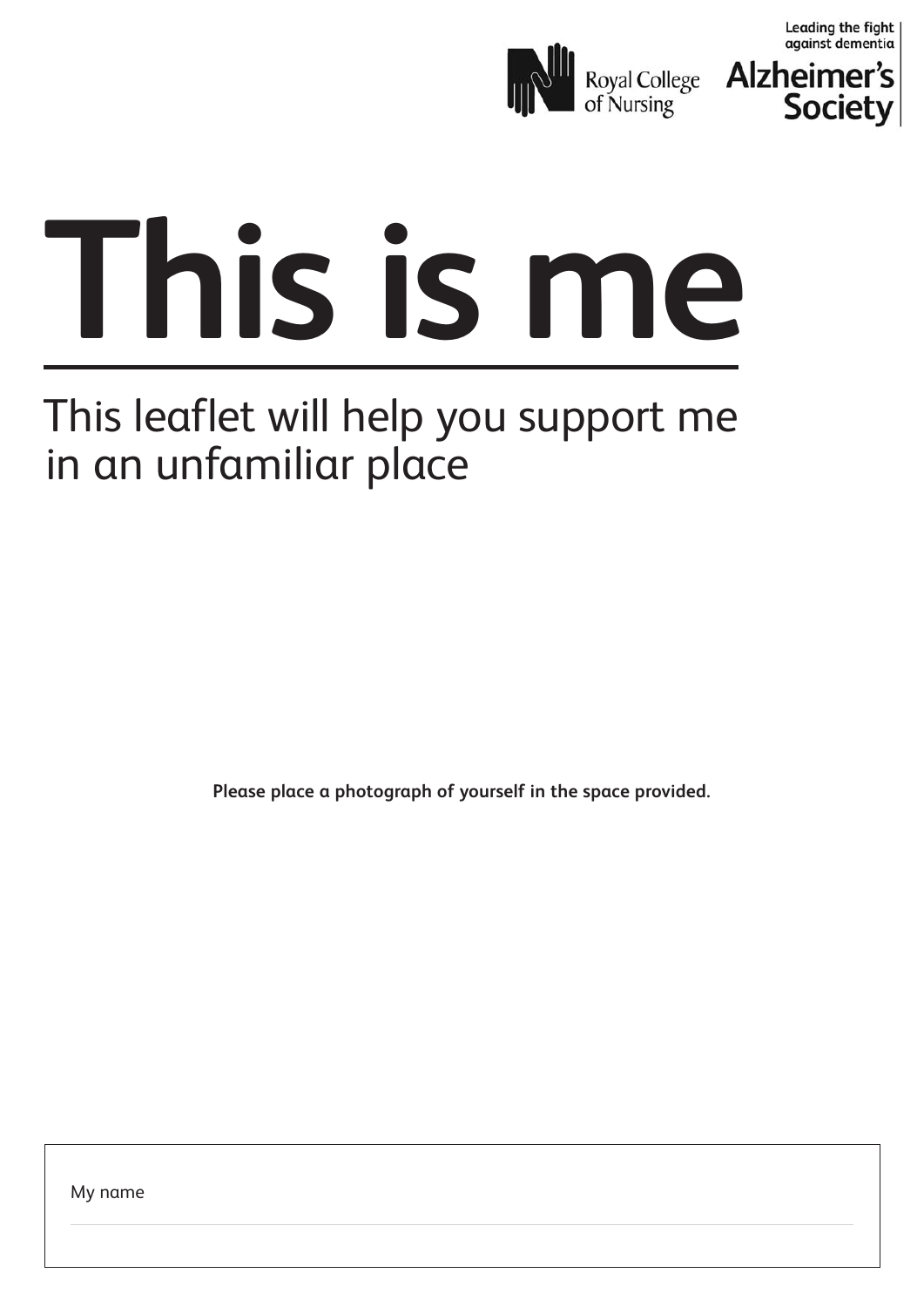| photo | <b>This is me</b> is about the person at the time the document is completed and will<br>need to be updated as necessary.               |
|-------|----------------------------------------------------------------------------------------------------------------------------------------|
|       | This is me should be completed by the person or persons who know the patient<br>best and wherever possible with the person themselves. |
|       | Please refer to the back page for guidance notes to help you complete This is me.                                                      |

My name: full name and the name I prefer to be known by

I currently live

Carer/the person who knows me best

I would like you to know

My home and family, things that are important to me

My life so far

My hobbies and interests

Things which may worry or upset me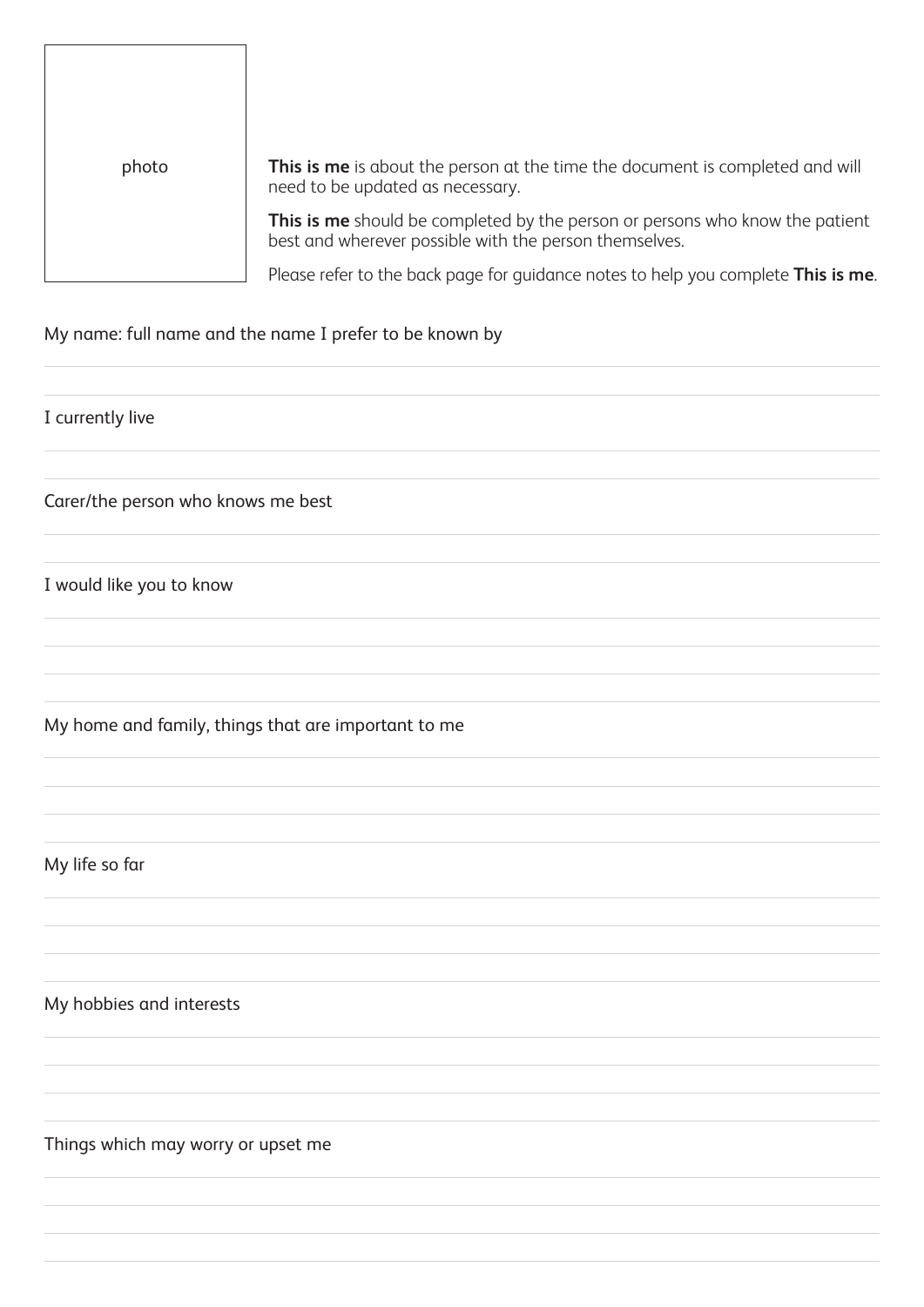|  |  |  | I like to relax by |  |
|--|--|--|--------------------|--|
|--|--|--|--------------------|--|

| My hearing and eyesight  |          |
|--------------------------|----------|
|                          |          |
|                          |          |
|                          |          |
| My communication         |          |
|                          |          |
|                          |          |
|                          |          |
| My mobility              |          |
|                          |          |
|                          |          |
|                          |          |
| My sleep                 |          |
|                          |          |
|                          |          |
|                          |          |
| My personal care         |          |
|                          |          |
|                          |          |
|                          |          |
| My eating and drinking   |          |
|                          |          |
|                          |          |
|                          |          |
| My medication            |          |
|                          |          |
|                          |          |
|                          |          |
|                          |          |
| Date completed:          | By whom: |
|                          |          |
| Relationship to patient: |          |
|                          |          |

**In signing this document, I agree that the information in this leaflet may be shared with health and care workers.**